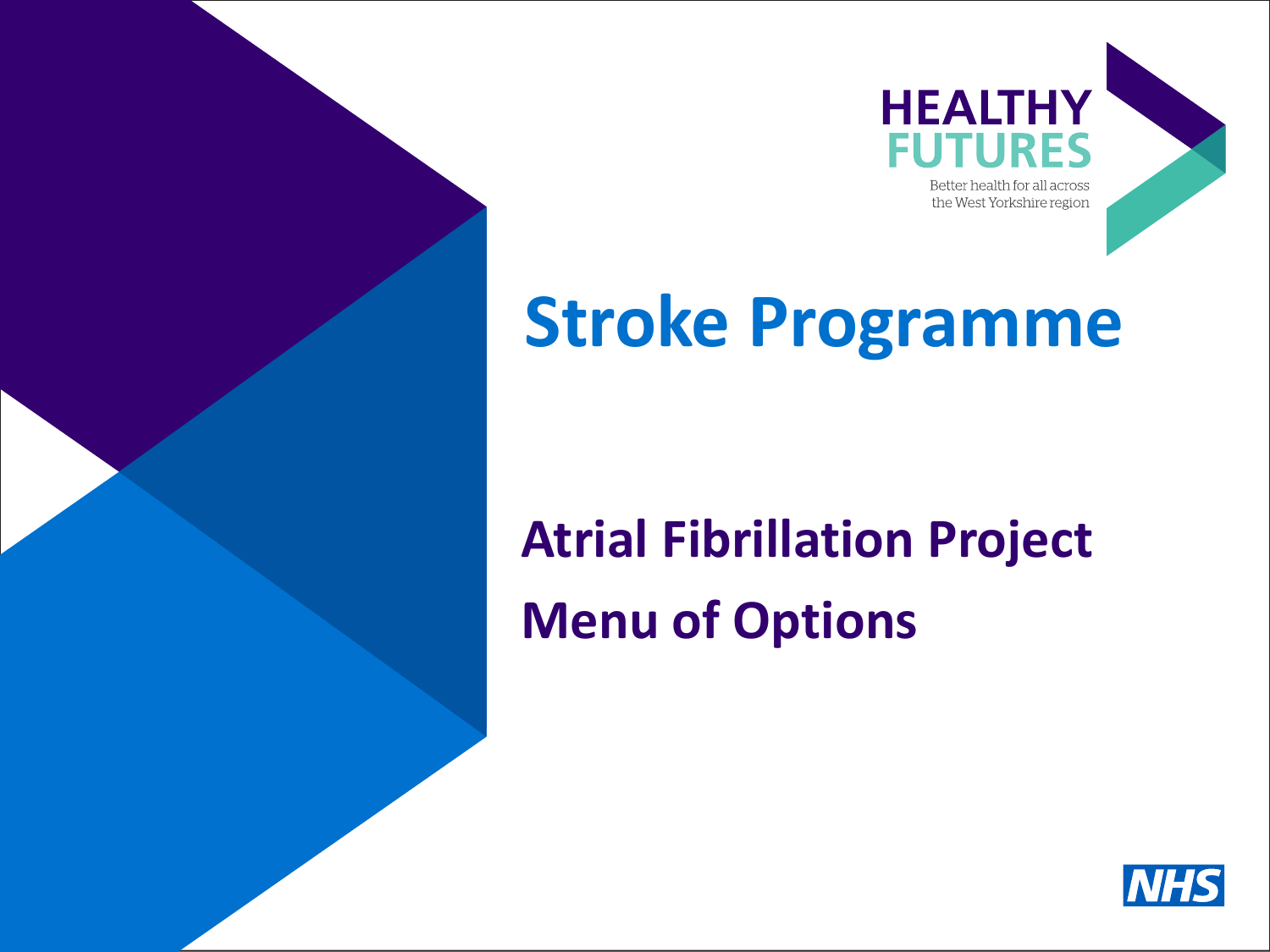### **Menu of Options**

- **1**
- **1. [General Practice AF Patient Register Review](#page-2-0)**
- **2. [General Practice GRASP AF Register Review](#page-3-0) 2**
- **3. [Specialist AF Patient Review Clinic](#page-4-0) 3**
- **4. [CCG AF Champions](#page-5-0) 4**
- **5. [Structured AF Education Events](#page-6-0) 5**
- - **6. [Signposting GPs to Guidance on the Prescription of Anti-Coagulation](#page-7-0) 6**
	- **7. [Rapid Access to Specialist Consultation](#page-8-0) 7**
	- **8. [Partnering High Performing Practices](#page-9-0) 8**
	- **9**
		- **9. [Atrial Fibrillation Education Options](#page-10-0)**
	- **10. [Support for Behaviour Change](#page-11-0) 10**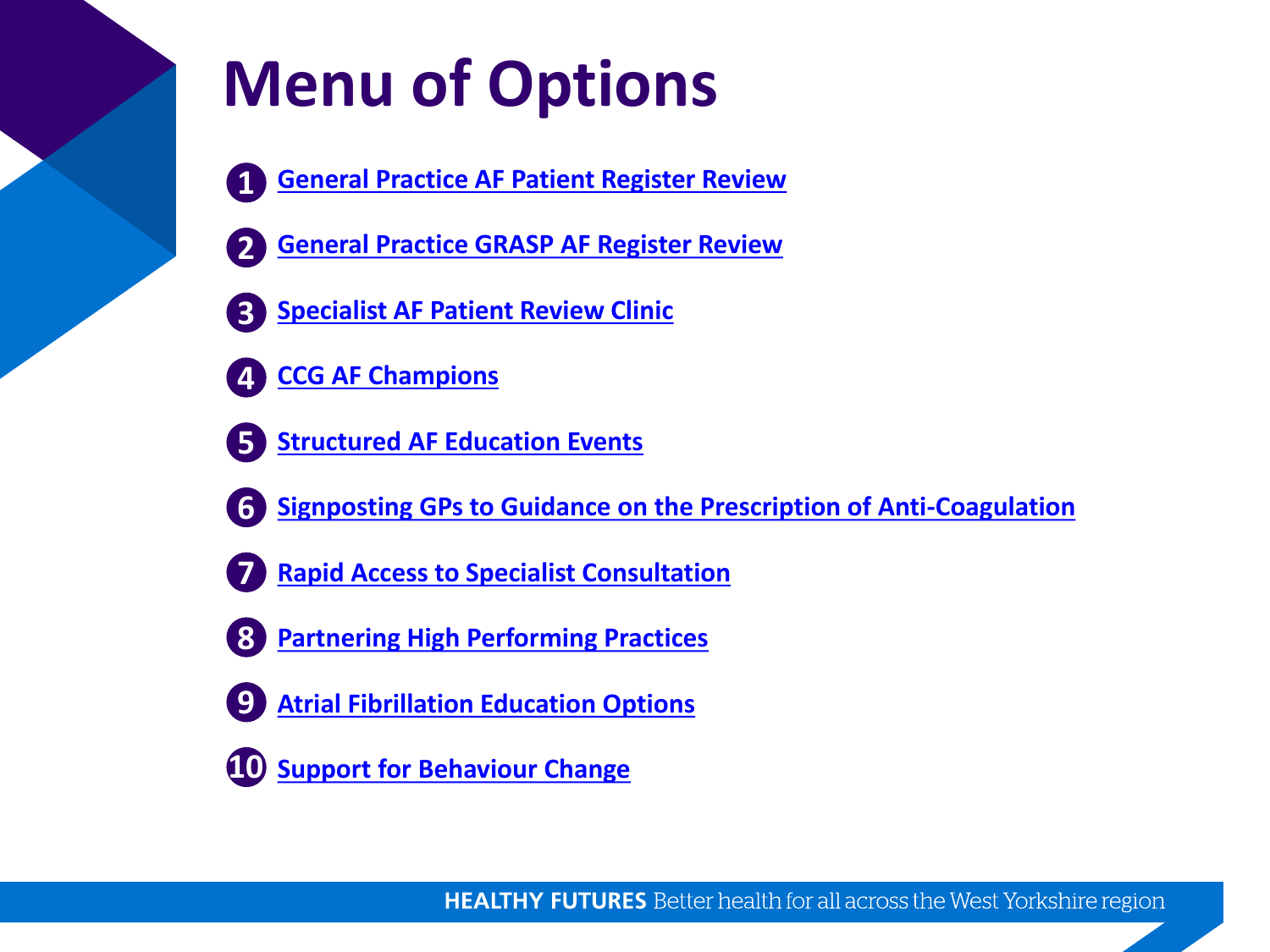### **General Practice AF Patient Register Review 1**

#### **Description**

- o A clinically led case review of the General Practices AF register to identify patients requiring review;
- o Selecting cases that require a clinical review;
- o Case finding within the existing records;
- o Re-auditing of exclusions;
- o Re-coding of AF patients to ensure they appear on the register as appropriate.

<span id="page-2-0"></span>

| <b>Activity</b>                      | <b>Clinically Led</b><br><b>Technically Led</b>                                                                                                              |
|--------------------------------------|--------------------------------------------------------------------------------------------------------------------------------------------------------------|
| <b>Potential</b><br><b>Resources</b> | $\circ$ CCG Medicines Management<br>o Independent Healthcare Companies<br>$\circ$ PRIMIS<br>○ Local NHS Clinical Service Provider<br>○ Local CCG GPs (peers) |
| <b>Toolkits</b><br><b>Utilised</b>   | ○ Customised Searches of GP notes<br>O GRASP-AF                                                                                                              |
| Pre-<br><b>Requisites</b>            | $\circ$ Case finding<br>$\circ$ AF screening                                                                                                                 |
| GP Input /<br><b>Time</b>            | Low (<1hour per 1000 pt list size)<br>Notes:<br>Medium (1-4 hours per 1000 pt list size)<br>High (>4 hours /1000 py list size)                               |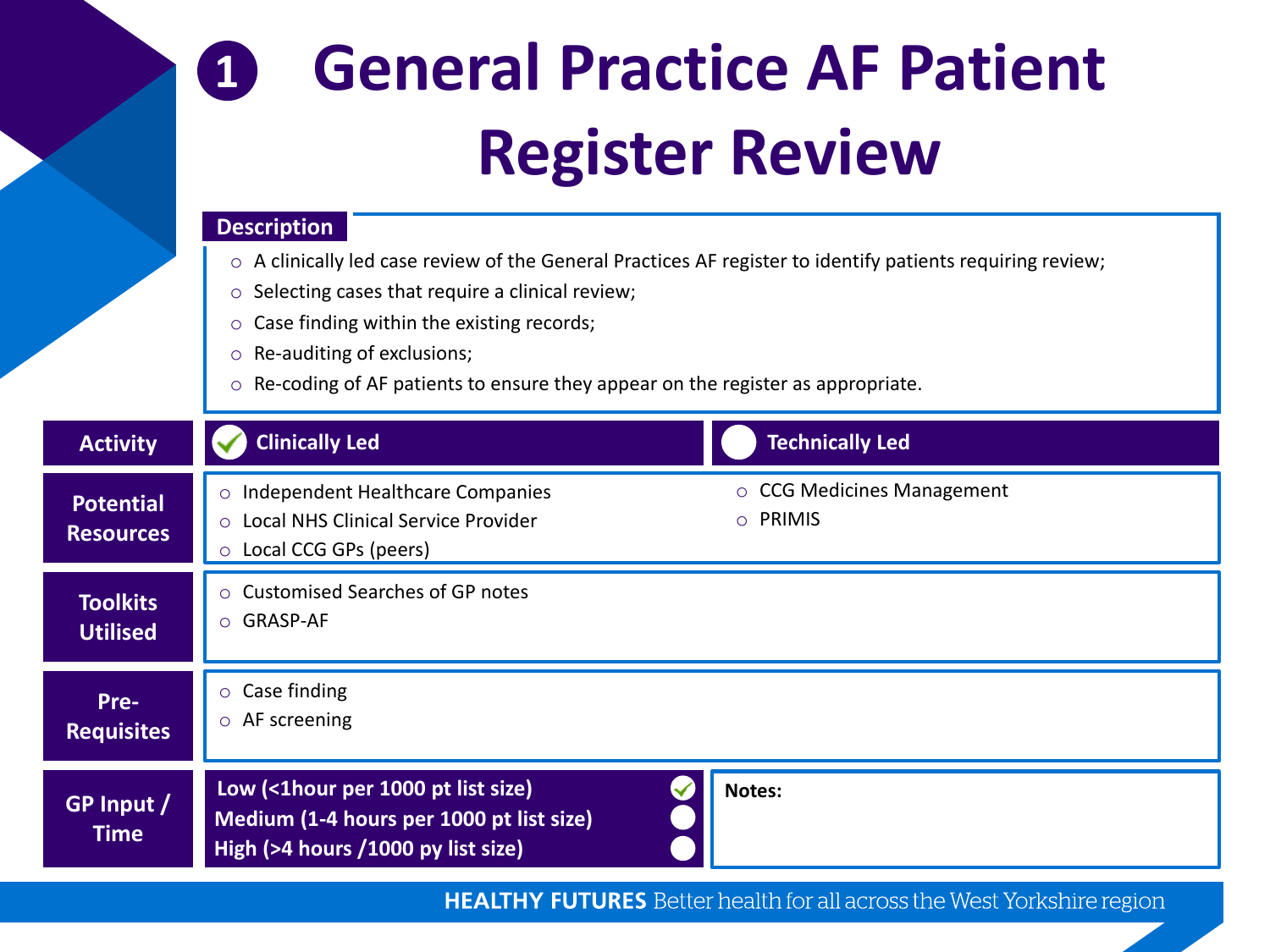### **2 General Practice GRASP AF Register Review**

#### **Description**

- o GRASP-AF risk stratification and case finding toolkit used to audit the General Practices AF register;
- o Analyst support provided to install and execute the GRASP-AF audit;
- o Support with interpreting the analysis and translation into an action plan.

<span id="page-3-0"></span>

| <b>Activity</b>                    | <b>Clinically Led</b><br><b>Technically Led</b>                                                                                                                         |
|------------------------------------|-------------------------------------------------------------------------------------------------------------------------------------------------------------------------|
| Potential<br><b>Resources</b>      | ○ CCG Primary Care Team<br>o Independent Healthcare Companies<br>O PRIMIS<br>○ Yorkshire & Humber CSU - Data Quality Team<br><b>CCG Medicines Management</b><br>$\circ$ |
| <b>Toolkits</b><br><b>Utilised</b> | O GRASP-AF<br>○ SystmOne Search & Reporting                                                                                                                             |
| Pre-<br><b>Requisites</b>          | $\circ$ AF register review and cleaning                                                                                                                                 |
| GP Input /<br><b>Time</b>          | Low (<1hour per 1000 pt list size)<br>Notes:<br>Medium (1-4 hours per 1000 pt list size)<br>High (>4 hours /1000 py list size)                                          |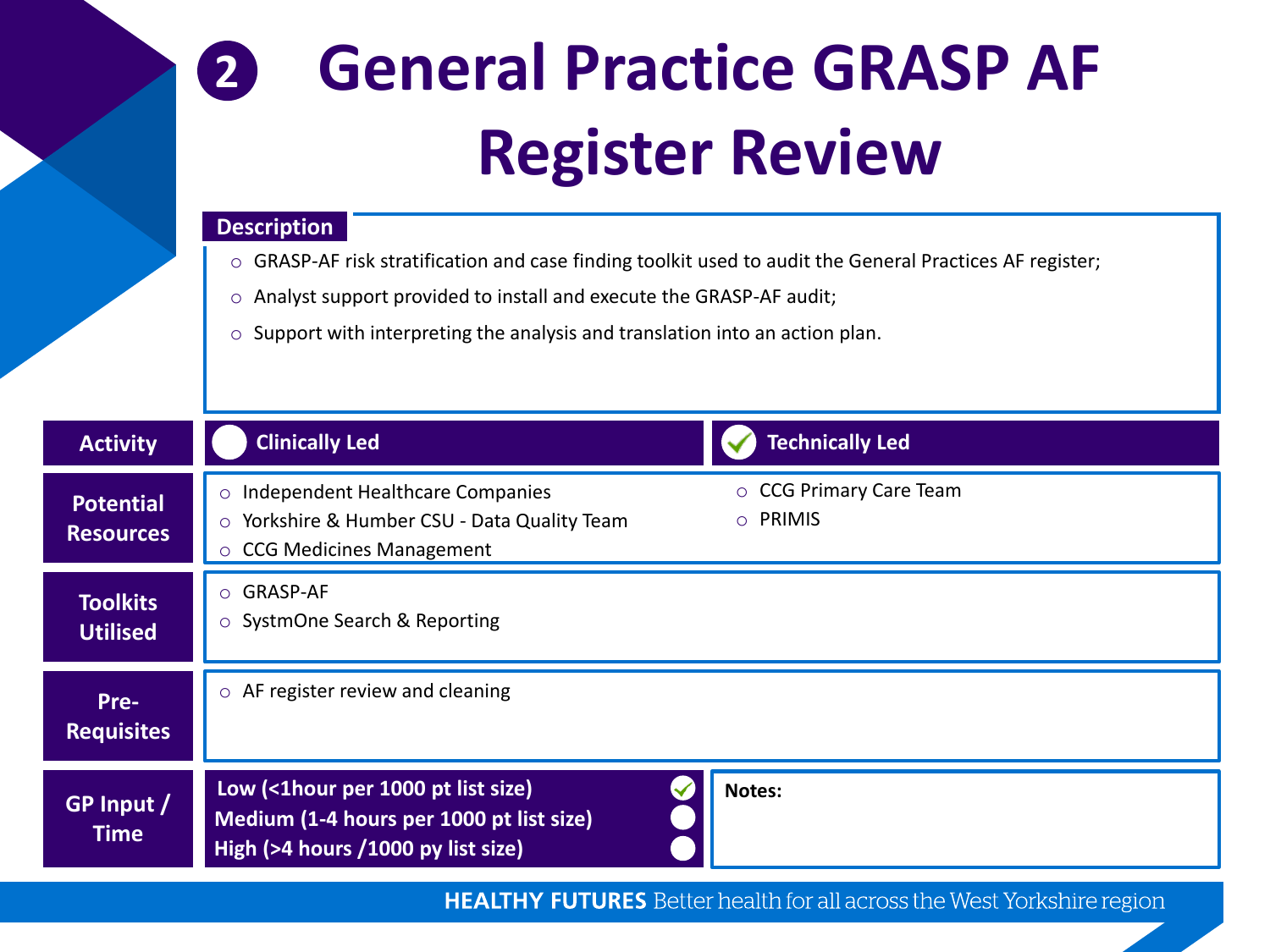### **3**

# **Specialist AF Patient Review Clinic**

#### **Description**

- o General Practices AF register used to identify suitable patients for review clinic;
- o Patients are invited to a consultant led anti-coagulation patient review clinic;
- $\circ$  Patients identified as needing their medication reviewed are progressed through to the consultant;
- o The consultant provides a written recommendation of the assessment to the GP to follow up;
- o Any changes to a patient's care management are made independently by the participating practice.

<span id="page-4-0"></span>

| <b>Activity</b>                      | <b>Clinically Led</b><br><b>Technically Led</b>                                                                                                                                                                                        |
|--------------------------------------|----------------------------------------------------------------------------------------------------------------------------------------------------------------------------------------------------------------------------------------|
| <b>Potential</b><br><b>Resources</b> | o Independent Healthcare Companies<br>Local NHS Clinical Service Provider<br>$\circ$                                                                                                                                                   |
| <b>Toolkits</b><br><b>Utilised</b>   | $\circ$ Shadowing (Education and training)<br>O GRASP-AF<br>○ SystmOne search & reporting<br>Structured patient education<br>$\circ$                                                                                                   |
| Pre-<br><b>Requisites</b>            | $\circ$ AF register review and cleansing<br>$\circ$ Case finding<br>$\circ$ AF screening                                                                                                                                               |
| GP Input /<br><b>Time</b>            | Low (<1hour per 1000 pt list size)<br>Notes: High if GPs shadow specialist staff to increase<br>skills transfer. Low if not.<br>Medium (1-4 hours per 1000 pt list size)<br>High (>4 hours /1000 py list size)<br>$\blacktriangledown$ |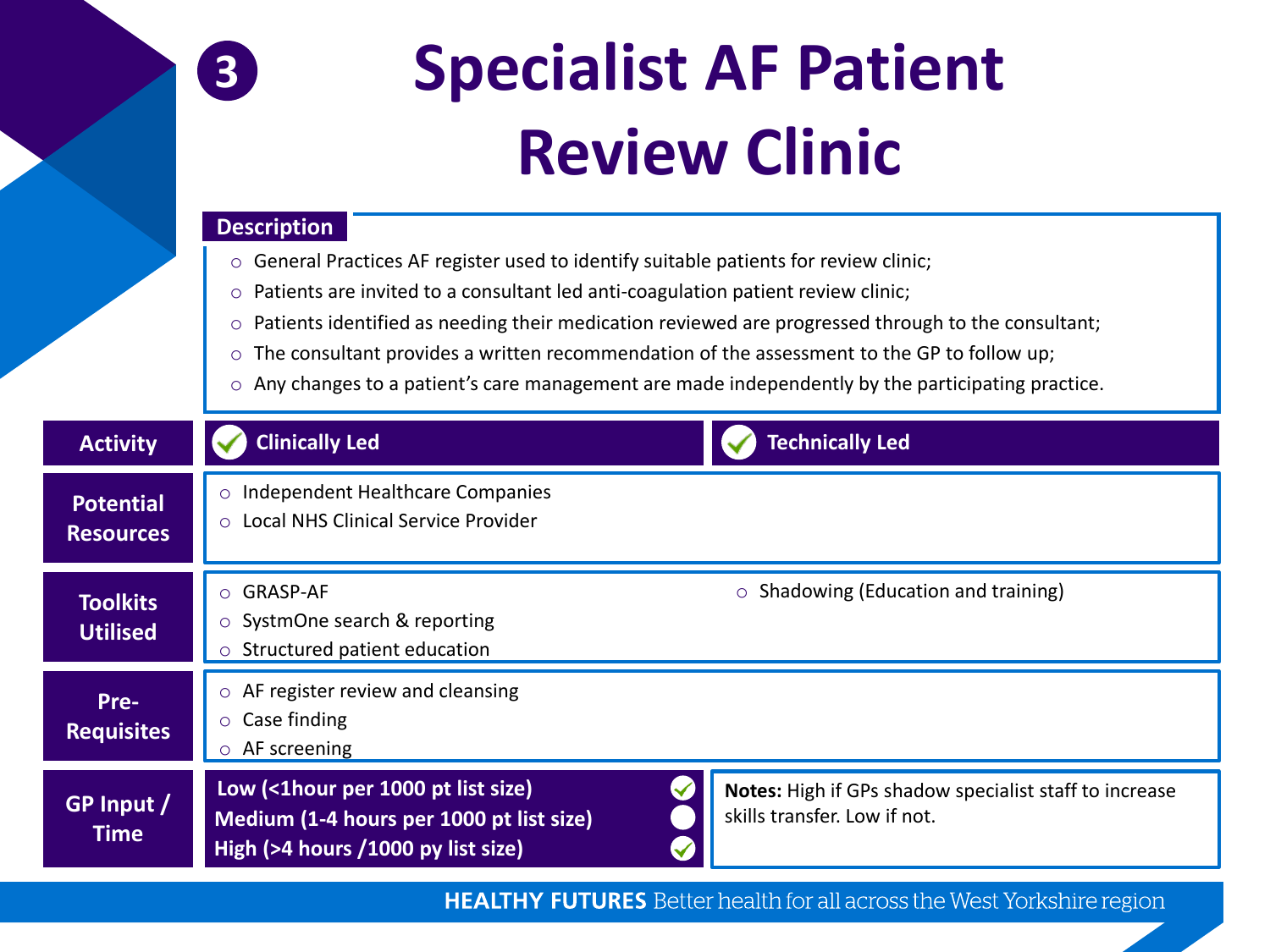

### **CCG AF Champions**

#### **Description**

- o Utilise local GPs to share and cascade improvements in AF practice into their local GP peer network;
- $\circ$  The 10cc AF Dashboard may be used to identify high performing General Practices;
- o CCG identify General Practitioners within the local area who are willing to act as credible champions;
- o Utilise champions to support local General Practices through the provision of guidance, support and education in the prescription of anti-coagulation.

<span id="page-5-0"></span>

| <b>Activity</b>                      | <b>Clinically Led</b><br><b>Technically Led</b>                                                                                                                                                                          |
|--------------------------------------|--------------------------------------------------------------------------------------------------------------------------------------------------------------------------------------------------------------------------|
| <b>Potential</b><br><b>Resources</b> | ○ Local CCG GPs (GPwSI)<br>○ Local CCG GPs (Peers)                                                                                                                                                                       |
| <b>Toolkits</b><br><b>Utilised</b>   | $\circ$ Out-reach education                                                                                                                                                                                              |
| Pre-<br><b>Requisites</b>            | o None                                                                                                                                                                                                                   |
| GP Input /<br><b>Time</b>            | Low (<1hour per 1000 pt list size)<br>Notes: There will also be an additional resource<br>overhead of time / backfill for AF champion.<br>Medium (1-4 hours per 1000 pt list size)<br>High (>4 hours /1000 py list size) |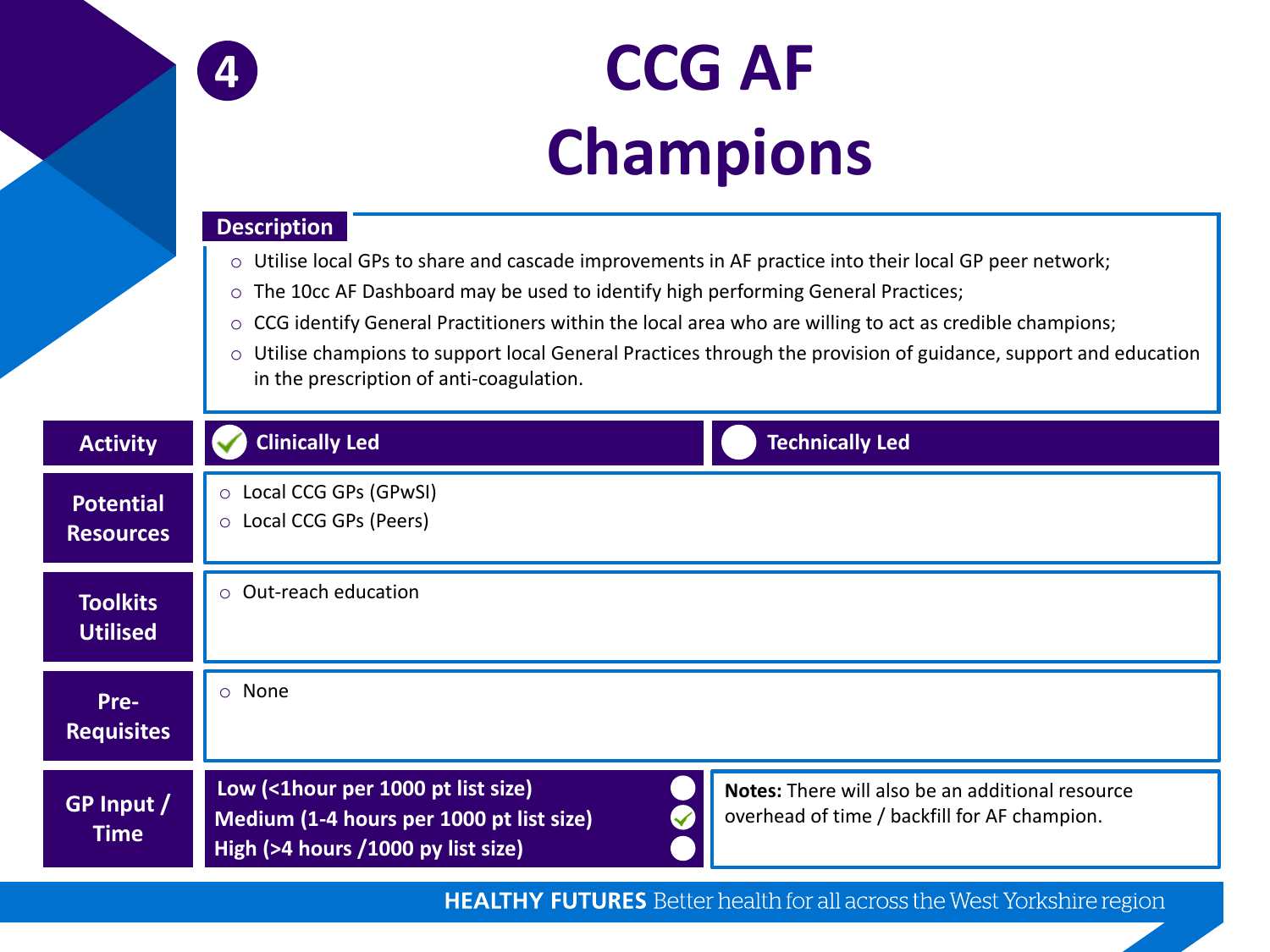

### **Structured AF Education Events**

#### **Description**

- o Utilise available resources to deliver an educational training event on the treatment of atrial fibrillation;
- o A specialist / consultant in atrial fibrillation will deliver the educational event;
- o Use event to signpost General Practices to educational materials on the treatment of atrial fibrillation (as detailed in the WY AF AC Strategy).

<span id="page-6-0"></span>

| <b>Activity</b>                      | <b>Clinically Led</b><br><b>Technically Led</b>                                                                                                        |
|--------------------------------------|--------------------------------------------------------------------------------------------------------------------------------------------------------|
| <b>Potential</b><br><b>Resources</b> | ○ Local NHS Clinical Service Provider<br>o Pharmaceutical Companies                                                                                    |
| <b>Toolkits</b><br><b>Utilised</b>   | ○ Presentations & Workshops<br>WY Atrial Fibrillation Anticoagulation Strategy<br>$\circ$                                                              |
| Pre-<br><b>Requisites</b>            | o None                                                                                                                                                 |
| GP Input /<br><b>Time</b>            | Low (<1hour per 1000 pt list size)<br>Notes:<br>$\blacktriangledown$<br>Medium (1-4 hours per 1000 pt list size)<br>High (>4 hours /1000 py list size) |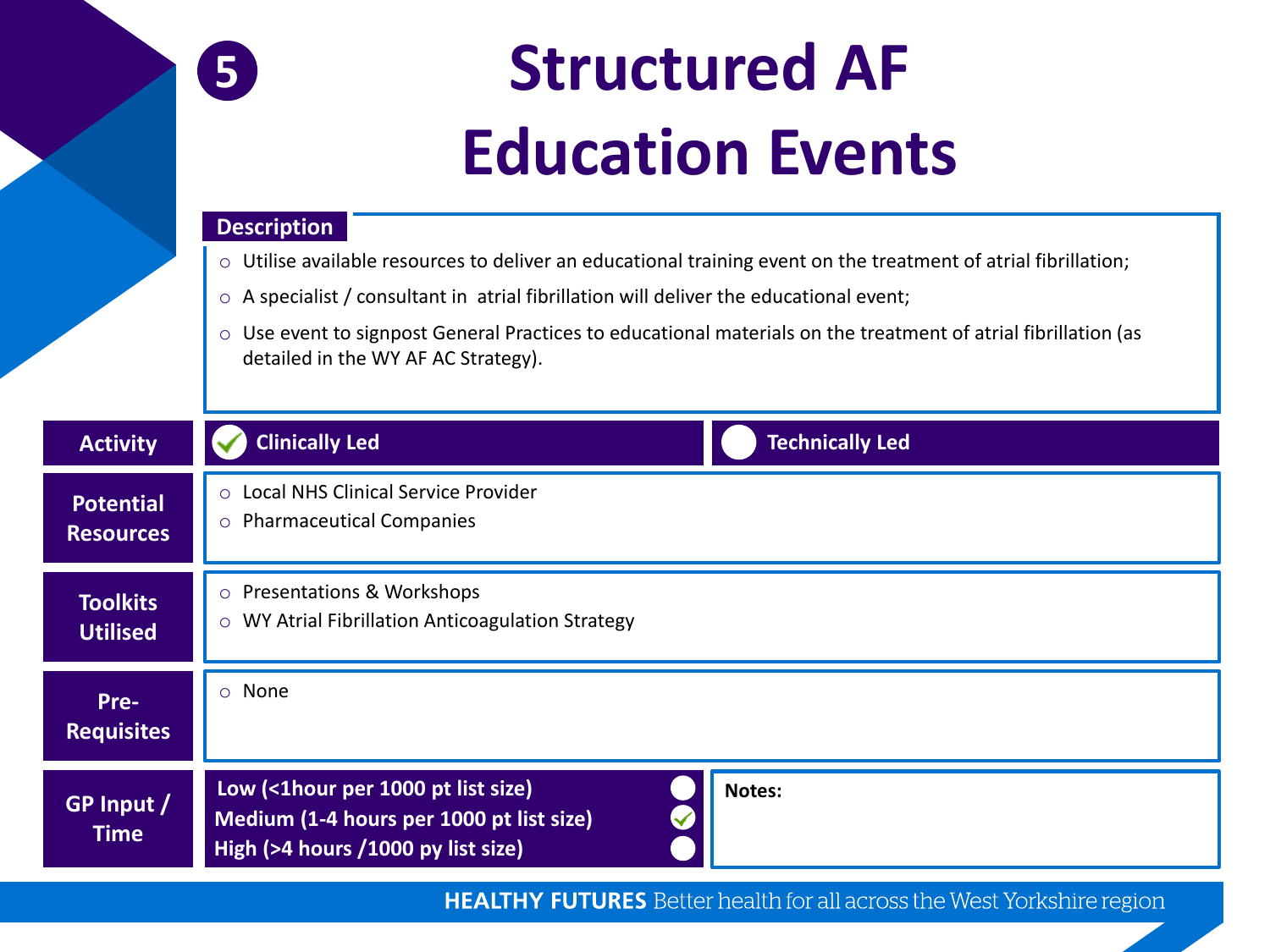### **6 Signposting to Guidance on the Prescription of Anticoagulation**

#### **Description**

o Signposting GPs to guidance on the prescription of anti-coagulation (see available resources).

<span id="page-7-0"></span>

| <b>Activity</b>                    | <b>Clinically Led</b><br><b>Technically Led</b>                                                                                                                                                                                      |
|------------------------------------|--------------------------------------------------------------------------------------------------------------------------------------------------------------------------------------------------------------------------------------|
| Potential<br><b>Resources</b>      | NICE Clinical Guideline (CG180) - Management of Atrial Fibrillation (June 2014)<br>$\circ$<br>Written guidance published through Area Prescribing Committee<br>$\circ$<br>WY Atrial Fibrillation Anticoagulation Strategy<br>$\circ$ |
| <b>Toolkits</b><br><b>Utilised</b> | <b>Guidance documents</b><br>$\circ$<br>WY Atrial Fibrillation Anticoagulation Strategy<br>$\circ$                                                                                                                                   |
| Pre-<br><b>Requisites</b>          | <b>Education and training</b><br>$\circ$                                                                                                                                                                                             |
| GP Input /<br><b>Time</b>          | Low (<1hour per 1000 pt list size)<br>Notes: Guidance is clinically led. Signposting is<br>technician led.<br>Medium (1-4 hours per 1000 pt list size)<br>High (>4 hours /1000 py list size)                                         |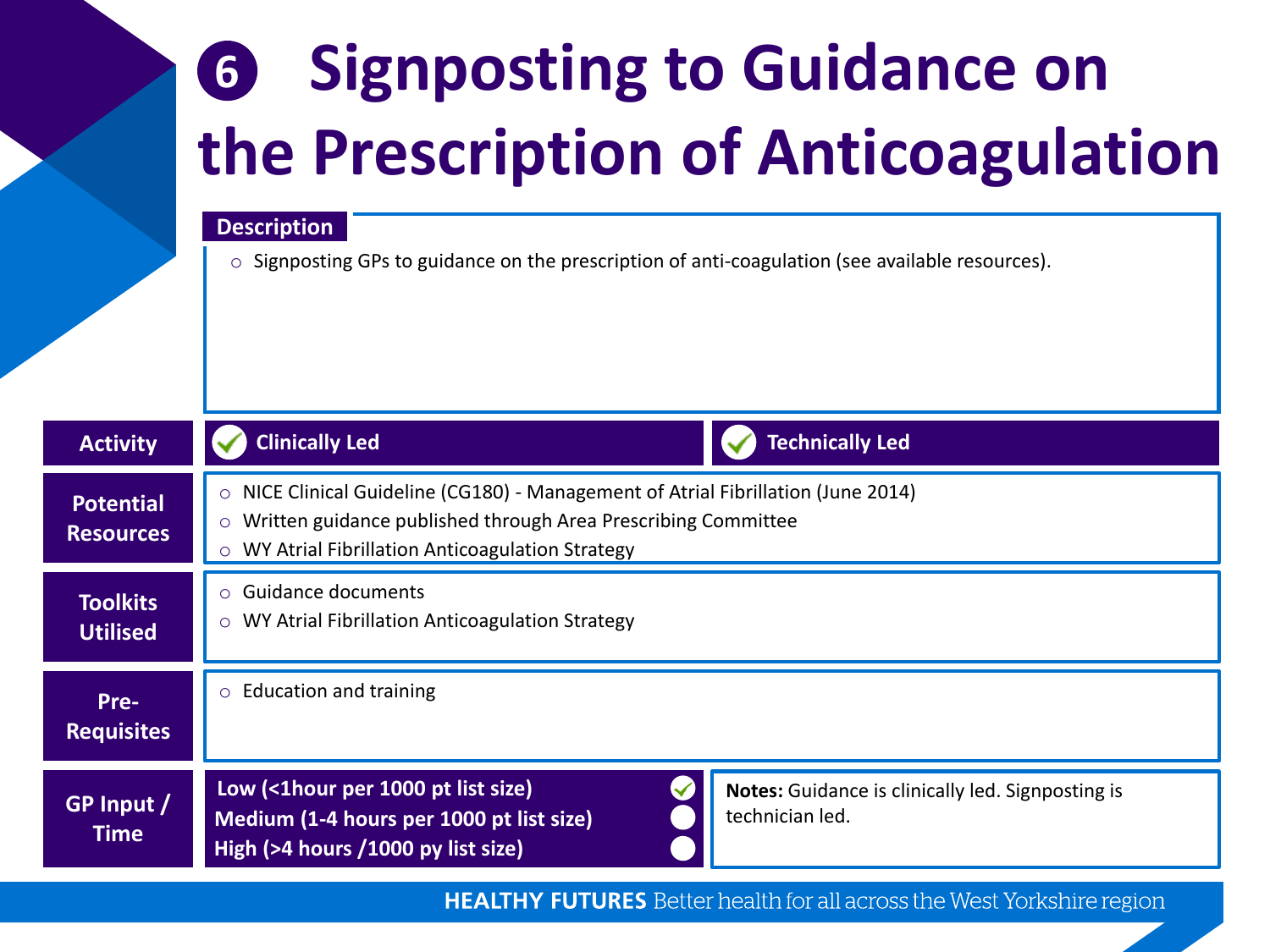

# **Rapid Access to Specialist Consultation**

#### **Description**

- o Access to specialist clinical advice for complex cases;
- o Provide a detailed and structured escalation route for patients that cannot be managed in primary care.

<span id="page-8-0"></span>

| <b>Activity</b>                      | <b>Clinically Led</b><br><b>Technically Led</b>                                                                                |
|--------------------------------------|--------------------------------------------------------------------------------------------------------------------------------|
| <b>Potential</b><br><b>Resources</b> | o Local referral pathway                                                                                                       |
| <b>Toolkits</b><br><b>Utilised</b>   | $\circ$ Not applicable                                                                                                         |
| Pre-<br><b>Requisites</b>            | ○ Education & Training for Primary Care<br>○ General Practice AF Register Review                                               |
| GP Input /<br><b>Time</b>            | Low (<1hour per 1000 pt list size)<br>Notes:<br>Medium (1-4 hours per 1000 pt list size)<br>High (>4 hours /1000 py list size) |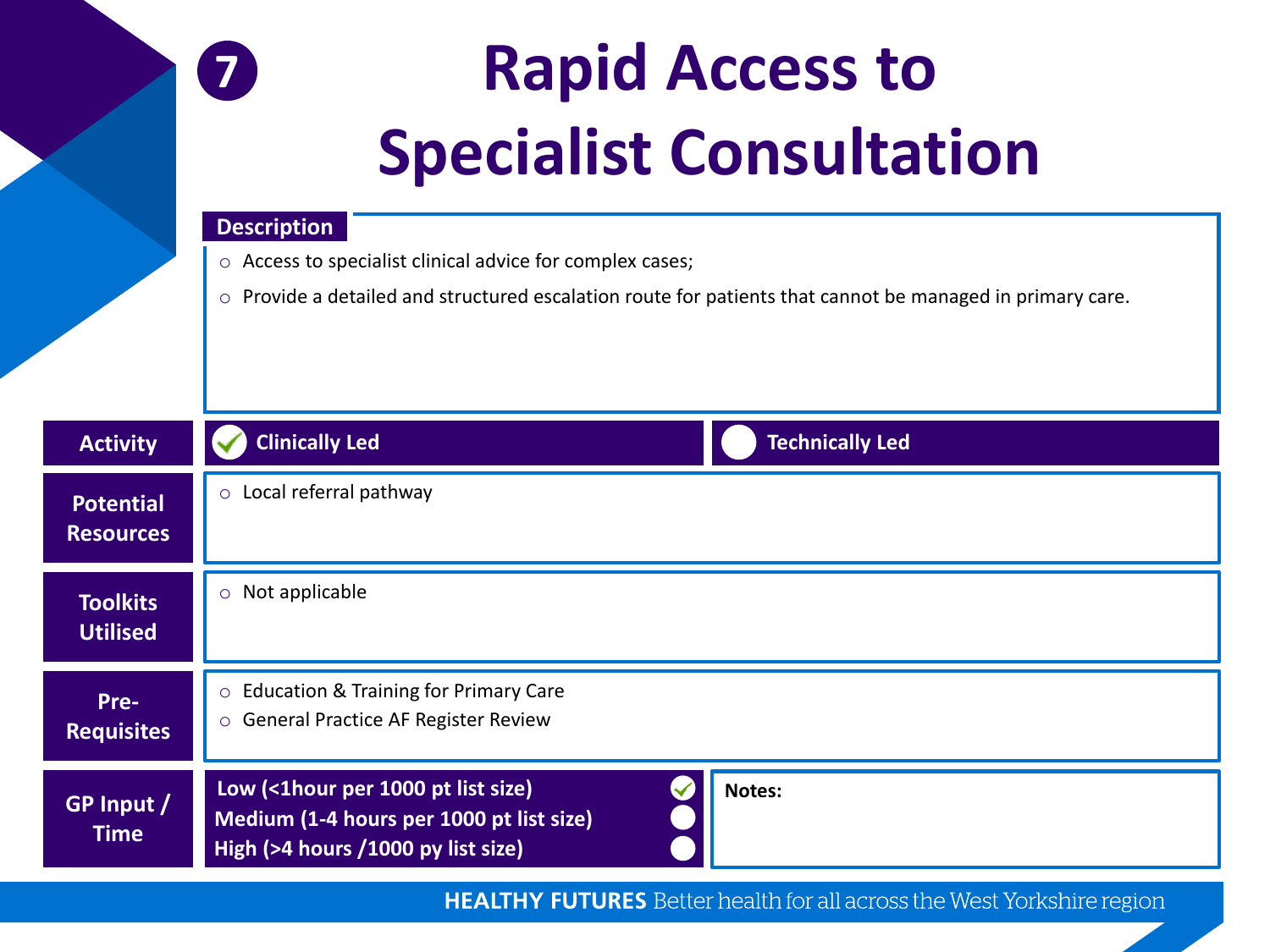

# **Partnering High Performing Practices**

#### **Description**

- $\circ$  Use the performance data and analysis provided in the WY AF Dashboard to identify high performing practices;
- $\circ$  Work with the CCG Primary Care Teams to develop partnering relationships between practices to transfer knowledge, build confidence and improve quality;
- o Engage the high performance "teaching practice" and organise joint AF patient register review sessions, share case studies and best practice.

<span id="page-9-0"></span>

| <b>Activity</b>                    | <b>Clinically Led</b><br><b>Technically Led</b>                                                                                |
|------------------------------------|--------------------------------------------------------------------------------------------------------------------------------|
| Potential<br><b>Resources</b>      | ○ Local CCG GPs (GPwSI)<br>○ Local CCG GPs (Peers)                                                                             |
| <b>Toolkits</b><br><b>Utilised</b> | Not applicable<br>$\circ$                                                                                                      |
| Pre-<br><b>Requisites</b>          | o None                                                                                                                         |
| GP Input /<br><b>Time</b>          | Low (<1hour per 1000 pt list size)<br>Notes:<br>Medium (1-4 hours per 1000 pt list size)<br>High (>4 hours /1000 py list size) |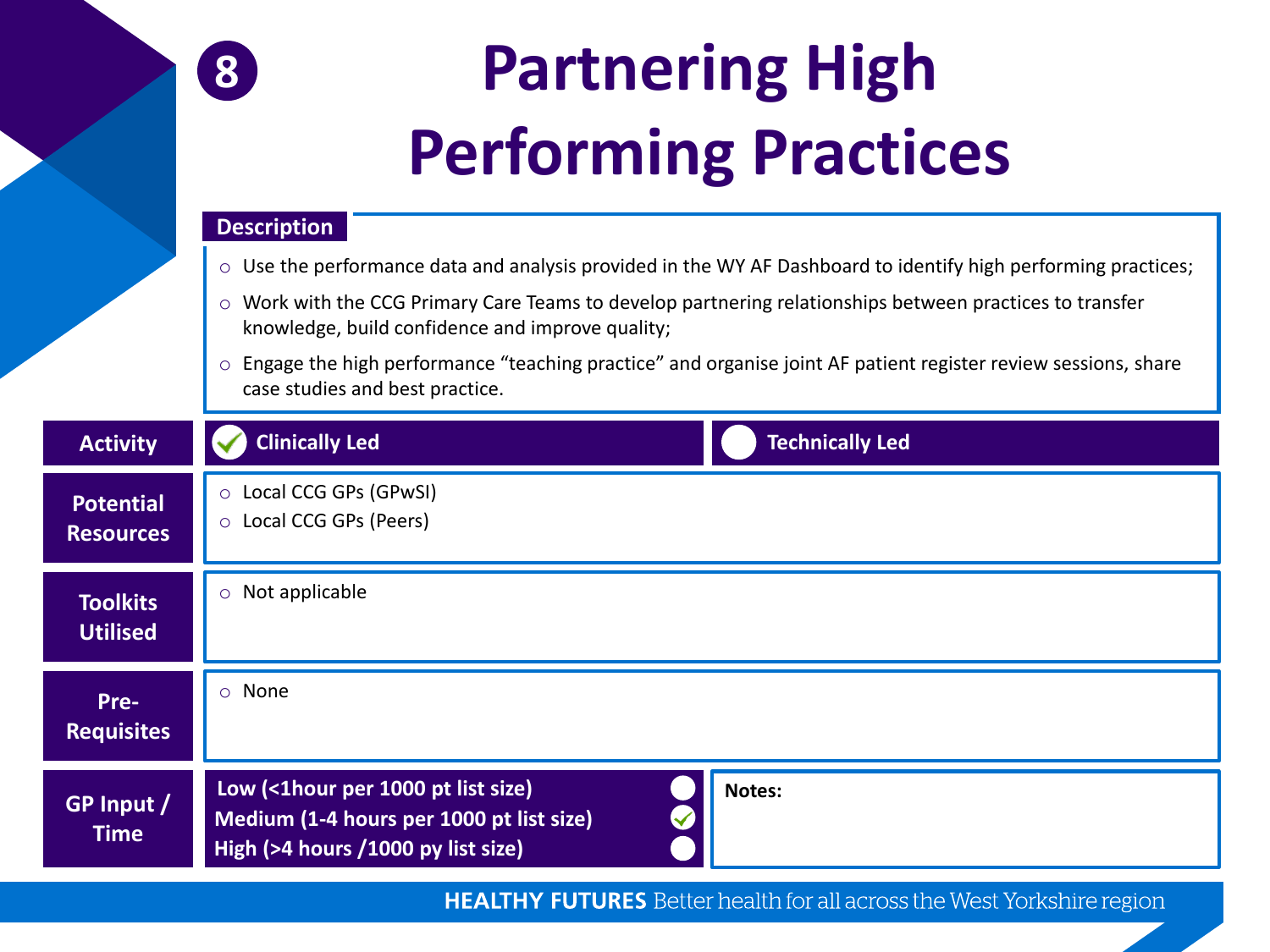

# **Atrial Fibrillation Education Options**

#### **Description**

- o Promote AF educational opportunities into General Practice for individual practitioners them to action;
- $\circ$  The educational opportunities offered will provide practitioners with a range of options so that they can tailor their learning into a format and time that suits them;
- o Educational resources signposted in the WY Atrial Fibrillation Anticoagulation Strategy include:
	- o *Webinars on anticoagulation in AF / Formal classroom based education*
	- o *Events supported by local clinicians / Online computer based training resources.*

<span id="page-10-0"></span>

| <b>Activity</b>                      | <b>Clinically Led</b><br><b>Technically Led</b>                                                                                                                                                      |
|--------------------------------------|------------------------------------------------------------------------------------------------------------------------------------------------------------------------------------------------------|
| <b>Potential</b><br><b>Resources</b> | o WY Atrial Fibrillation Anticoagulation Strategy (contains list of resources)<br>o Pharmaceutical Companies                                                                                         |
| <b>Toolkits</b><br><b>Utilised</b>   | $\circ$ Not applicable                                                                                                                                                                               |
| Pre-<br><b>Requisites</b>            | o None                                                                                                                                                                                               |
| GP Input /<br><b>Time</b>            | Low (<1hour per 1000 pt list size)<br>Notes: GP input will be high if an intensive learning<br>option is selected.<br>Medium (1-4 hours per 1000 pt list size)<br>High (>4 hours /1000 py list size) |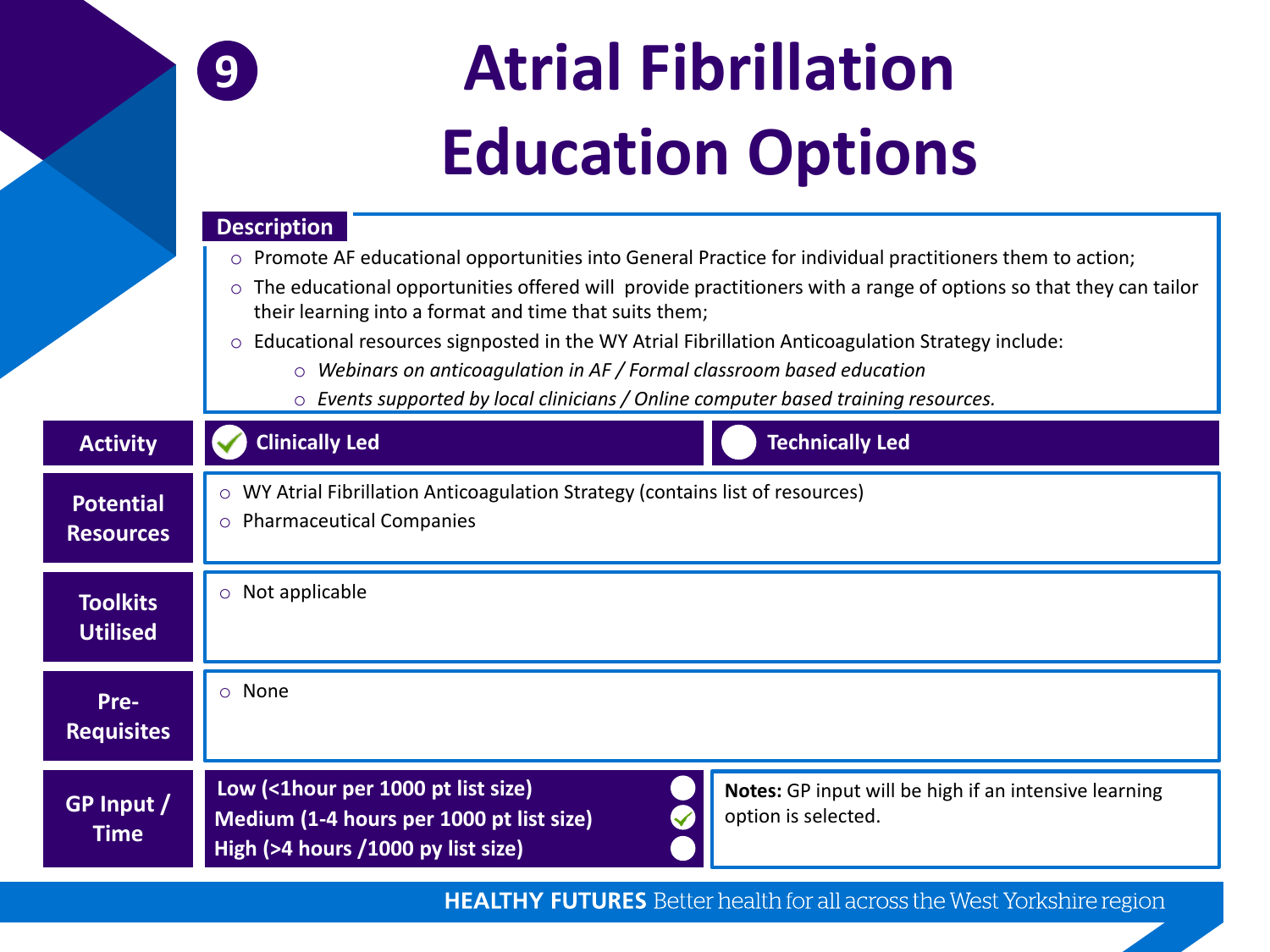

# **Support for Behaviour Change**

#### **Description**

- o Support General Practices in addressing any cultural barriers to change that they identify;
- o Steer them to a range of resources they can access to overcome barriers;
- o Provide facilitated workshop session to overcome the barriers identified.

<span id="page-11-0"></span>

| <b>Activity</b>                      | <b>Clinically Led</b><br><b>Technically Led</b>                                                                                                                                  |
|--------------------------------------|----------------------------------------------------------------------------------------------------------------------------------------------------------------------------------|
| <b>Potential</b><br><b>Resources</b> | ○ AHSN ABC Behaviour Change Model<br><b>ASPIRE Programme</b><br>$\circ$<br><b>Change Management Resources</b><br>$\circ$                                                         |
| <b>Toolkits</b><br><b>Utilised</b>   | $\circ$ Audit and Action Planning<br>Achieving Behaviour Change Toolkit<br>$\circ$<br>O Plan-Do-Study-Act<br>COM-B model<br>$\circ$<br>Failure Mode & Effect Analysis<br>$\circ$ |
| Pre-<br><b>Requisites</b>            | <b>Education and training</b><br>$\circ$                                                                                                                                         |
| GP Input /<br><b>Time</b>            | Low (<1hour per 1000 pt list size)<br>Notes:<br>Medium (1-4 hours per 1000 pt list size)<br>High (>4 hours /1000 py list size)                                                   |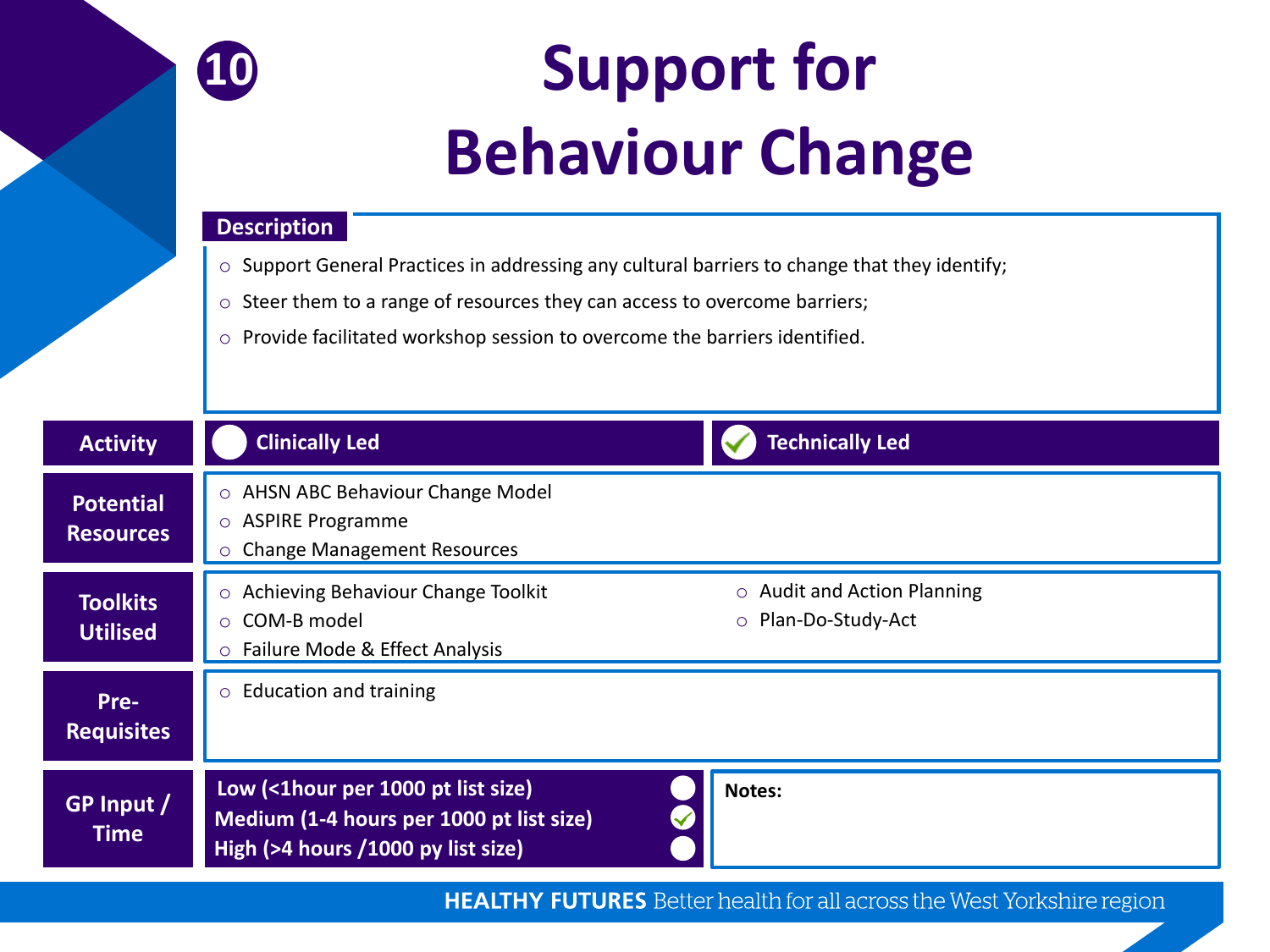### **Resources - Contact Details**

**ASPIRE (Action to Support Practices Implementing Research Evidence)**

**Dr Tom Willis**  Research Fellow

Academic Unit of Primary Care Leeds Institute of Health Sciences Charles Thackrah Building 101 Clarendon Road Leeds LS2 9LJ

**t.a.willis@leeds.ac.uk**

http://medhealth.leeds.ac.uk /info/650/aspire//

**Y&H Academic Health Science Network**

**Tony Jamieson** Clinical Lead for Medicines

Improvement Academy 3 Leeds City Office Park Meadow Lane Leeds LS11 5BD

**tony.jamieson@nhs.net**

**Y&H Strategic Clinical Network & Senate**

**Adele Graham** Quality Improvement Mgr

NHS England 8th Floor Quarry House Leeds LS2 7UB

**adele.graham2@nhs.net**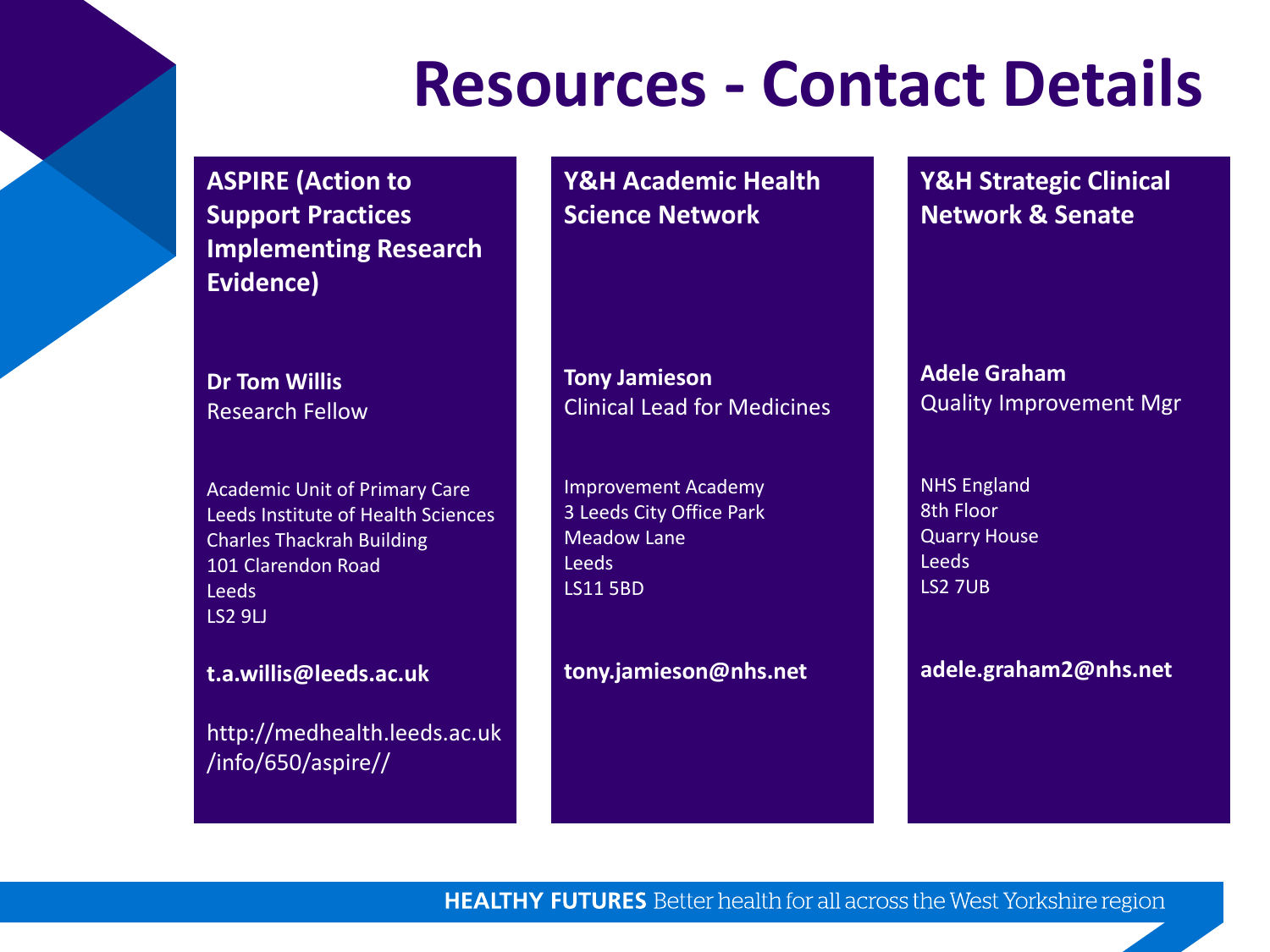### **Resources - Contact Details**

**Y&H Comm. Support Data Quality Team**

**Stephanie Potts** Data Quality Manager

Douglas Mill Bowling Old Lane Bradford BD5 7JR

**stephaniepotts@nhs.net**

# **Helpdesk**

**PRIMIS**

**helpdesk@primis.nottingha m.ac.uk 0115 846 6424**

http://www.nottingham.ac.u k/primis/helpdesk/helpdesk. aspx